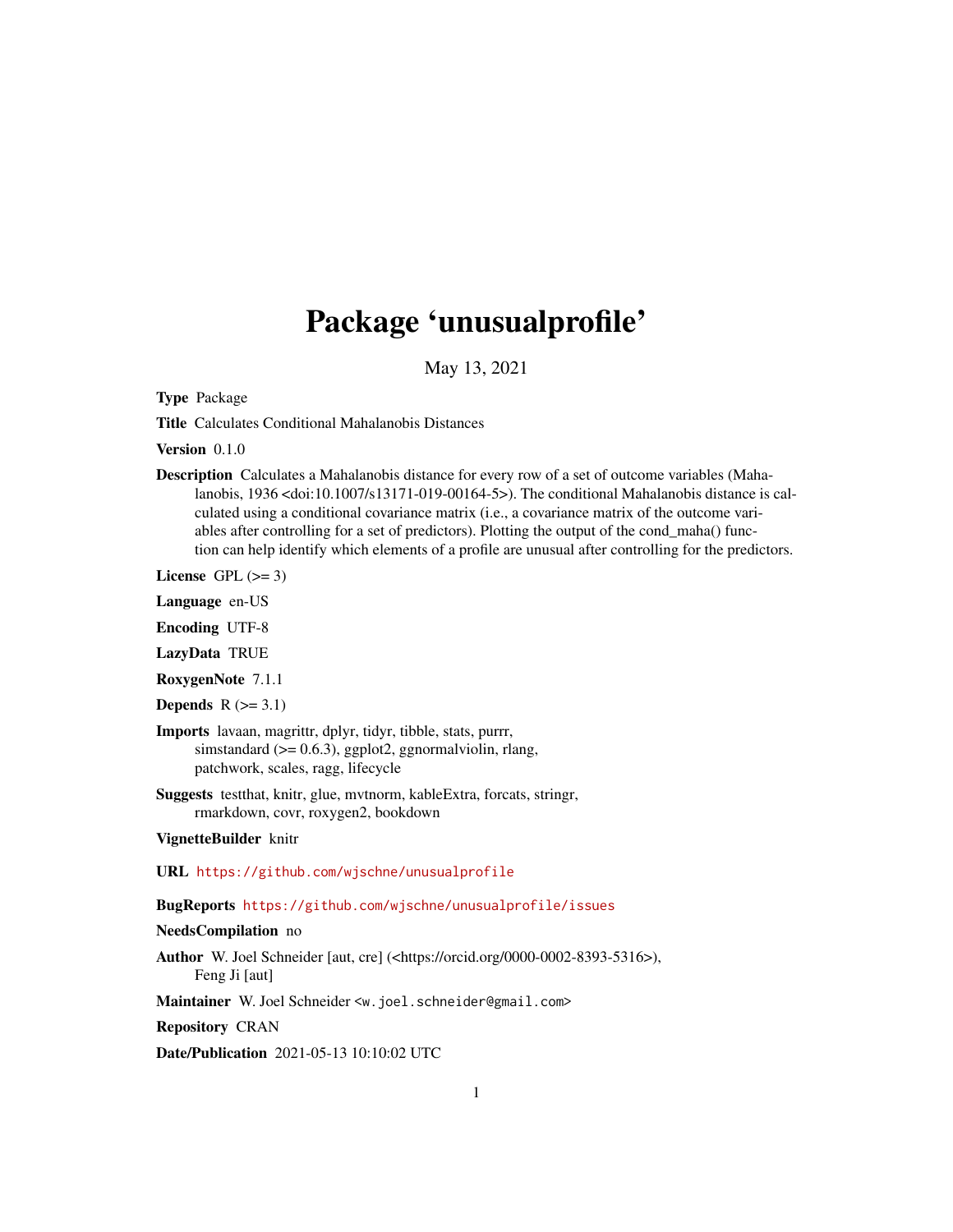## <span id="page-1-0"></span>R topics documented:

| Index | 9 |
|-------|---|

cond\_maha *Calculate the conditional Mahalanobis distance for any variables.*

#### Description

Calculate the conditional Mahalanobis distance for any variables.

#### Usage

```
cond_maha(
  data,
 R,
 v_dep,
 v\_ind = NULL,v_ind_composites = NULL,
 mu = 0,
 sigma = 1,
 use_sample_stats = FALSE,
  label = NA)
```
### Arguments

| data             | Data.frame with the independent and dependent variables. Unless mu and sigma<br>are specified, data are assumed to be z-scores. |  |
|------------------|---------------------------------------------------------------------------------------------------------------------------------|--|
| R                | Correlation among all variables.                                                                                                |  |
| v_dep            | Vector of names of the dependent variables in your profile.                                                                     |  |
| v_ind            | Vector of names of independent variables you would like to control for.                                                         |  |
| v_ind_composites |                                                                                                                                 |  |
|                  | Vector of names of independent variables that are composites of dependent vari-<br>ables                                        |  |
| mu               | A vector of means. A single value means that all variables have the same mean.                                                  |  |
| sigma            | A vector of standard deviations. A single value means that all variables have the<br>same standard deviation                    |  |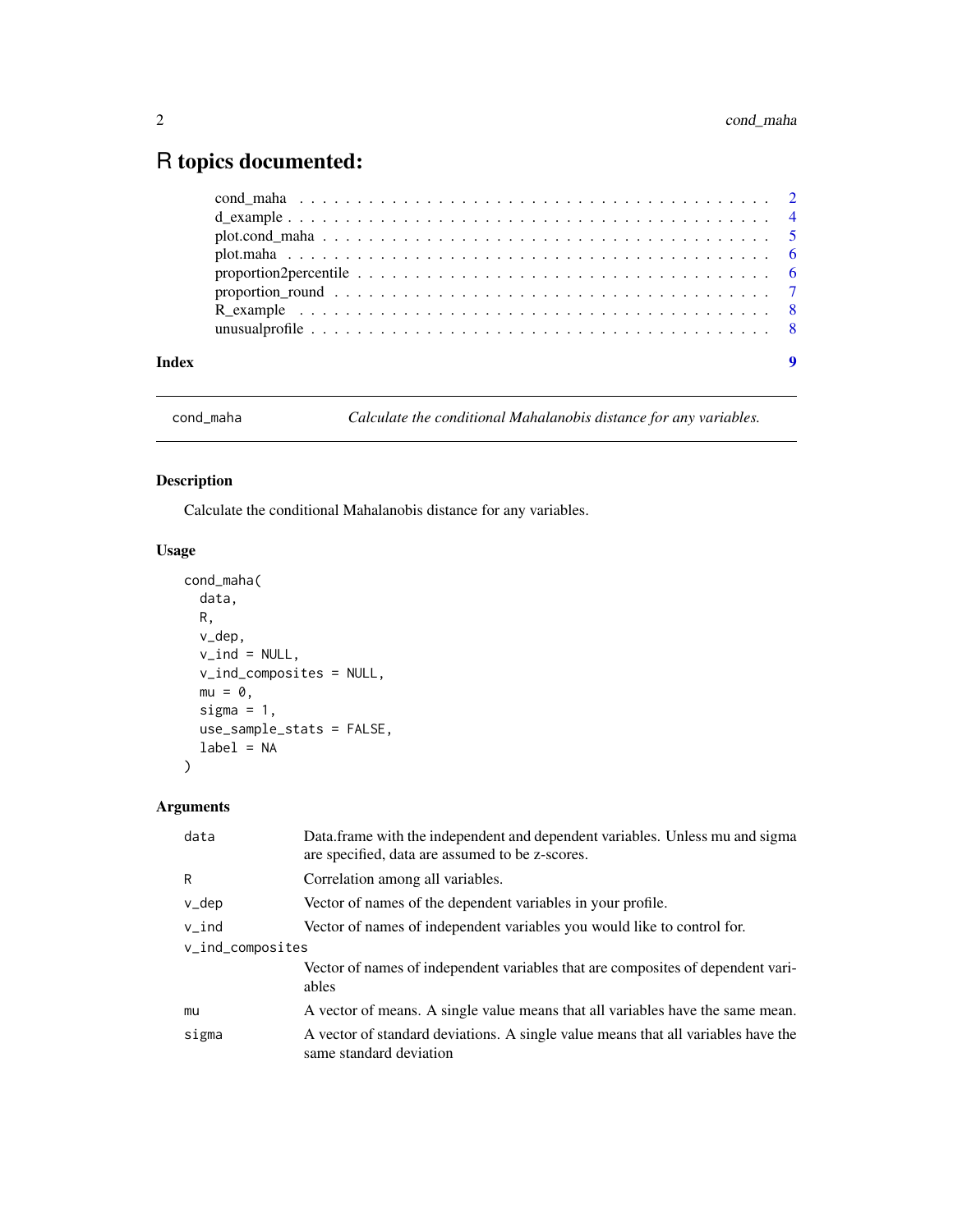#### cond\_maha 3

| use_sample_stats |                                                                            |
|------------------|----------------------------------------------------------------------------|
|                  | If TRUE, estimate R, mu, and sigma from data. Only complete cases are used |
|                  | (i.e., no missing values in $v$ dep, $v$ ind, $v$ ind composites).         |
| label            | optional tag for labeling output                                           |

#### Value

a list with the conditional Mahalanobis distance

- dCM = Conditional Mahalanobis distance
- dCM\_df = Degrees of freedom for the conditional Mahalanobis distance
- $\bullet$  dCM<sub>-</sub>p = A proportion that indicates how unusual this profile is compared to profiles with the same independent variable values. For example, if  $dCM_p = 0.88$ , this profile is more unusual than 88 percent of profiles after controlling for the independent variables.
- dM\_dep = Mahalanobis distance of just the dependent variables
- dM\_dep\_df = Degrees of freedom for the Mahalanobis distance of the dependent variables
- dM\_dep\_p = Proportion associated with the Mahalanobis distance of the dependent variables
- dM\_ind = Mahalanobis distance of just the independent variables
- dM\_ind\_df = Degrees of freedom for the Mahalanobis distance of the independent variables
- dM\_ind\_p = Proportion associated with the Mahalanobis distance of the independent variables
- v\_dep = Dependent variable names
- $\bullet$  v\_ind = Independent variable names
- v\_ind\_singular = Independent variables that can be perfectly predicted from the dependent variables (e.g., composite scores)
- v\_ind\_nonsingular = Independent variables that are not perfectly predicted from the dependent variables
- $\bullet$  data = data used in the calculations
- $\bullet$  d\_ind = independent variable data
- d\_inp\_p = Assuming normality, cumulative distribution function of the independent variables
- d\_dep = dependent variable data
- d\_dep\_predicted = predicted values of the dependent variables
- d\_dep\_deviations = d\_dep -d\_dep\_predicted (i.e., residuals of the dependent variables)
- d\_dep\_residuals\_z = standardized residuals of the dependent variables
- d\_dep\_cp = conditional proportions associated with standardized residuals
- $\bullet$  d\_dep\_p = Assuming normality, cumulative distribution function of the dependent variables
- R2 = Proportion of variance in each dependent variable explained by the independent variables
- SEE = Standard error of the estimate for each dependent variable
- ConditionalCovariance = Covariance matrix of the dependent variables after controlling for the independent variables
- distance\_reduction =  $1 (dCM / dM_dep)$  (Degree to which the independent variables decrease the Mahalanobis distance of the dependent variables. Negative reductions mean that the profile is more unusual after controlling for the independent variables. Returns 0 if dM\_dep is 0.)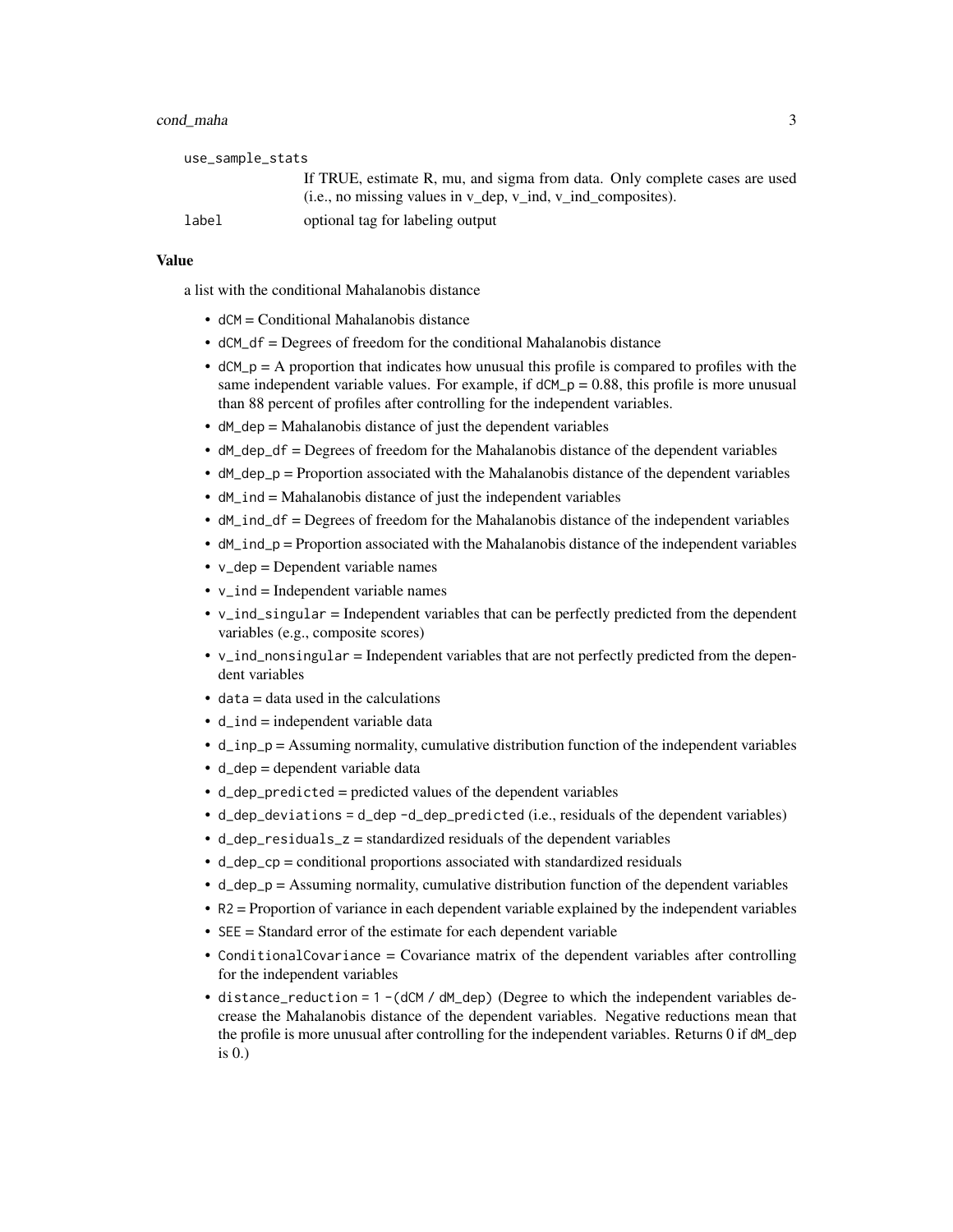- <span id="page-3-0"></span>• variability\_reduction = 1 -sum((X\_dep -predicted\_dep) ^ 2) / sum((X\_dep -mu\_dep) ^ 2) (Degree to which the independent variables decrease the variability the dependent variables (X\_dep). Negative reductions mean that the profile is more variable after controlling for the independent variables. Returns  $0$  if  $X_d$  dep ==  $mu_d$ ep)
- $emu = \text{Variable means}$
- sigma = Variable standard deviations
- d\_person = Data frame consisting of Mahalanobis distance data for each person
- d\_variable = Data frame consisting of variable characteristics
- $\bullet$  label = label slot

#### Examples

```
library(unusualprofile)
library(simstandard)
m < -"
Gc = \degree 0.85 * Gc1 + 0.68 * Gc2 + 0.8 * Gc3
Gf = 0.8 * Gf1 + 0.9 * Gf2 + 0.8 * Gf3Gs = 0.7 * Gs1 + 0.8 * Gs2 + 0.8 * Gs3Read =~ 0.66 * Read1 + 0.85 * Read2 + 0.91 * Read3
Math =~ 0.4 \times Math1 + 0.9 \times Math2 + 0.7 \times Math3
Gc \sim 0.6 * Gf + 0.1 * Gs
Gf \sim 0.5 * GsRead \sim 0.4 * Gc + 0.1 * Gf
Math ~ 0.2 * Gc + 0.3 * Gf + 0.1 * Gs"
# Generate 10 cases
d_demo <- simstandard::sim_standardized(m = m, n = 10)
# Get model-implied correlation matrix
R_all <- simstandard::sim_standardized_matrices(m)$Correlations$R_all
cond_maha(data = d_demo,
          R = R_all,v_dep = c("Math", "Read"),
          v_ind = c("Gf", "Gs", "Gc"))
```
d\_example *An example data.frame*

#### Description

A dataset with 1 row of data for a single case.

#### Usage

d\_example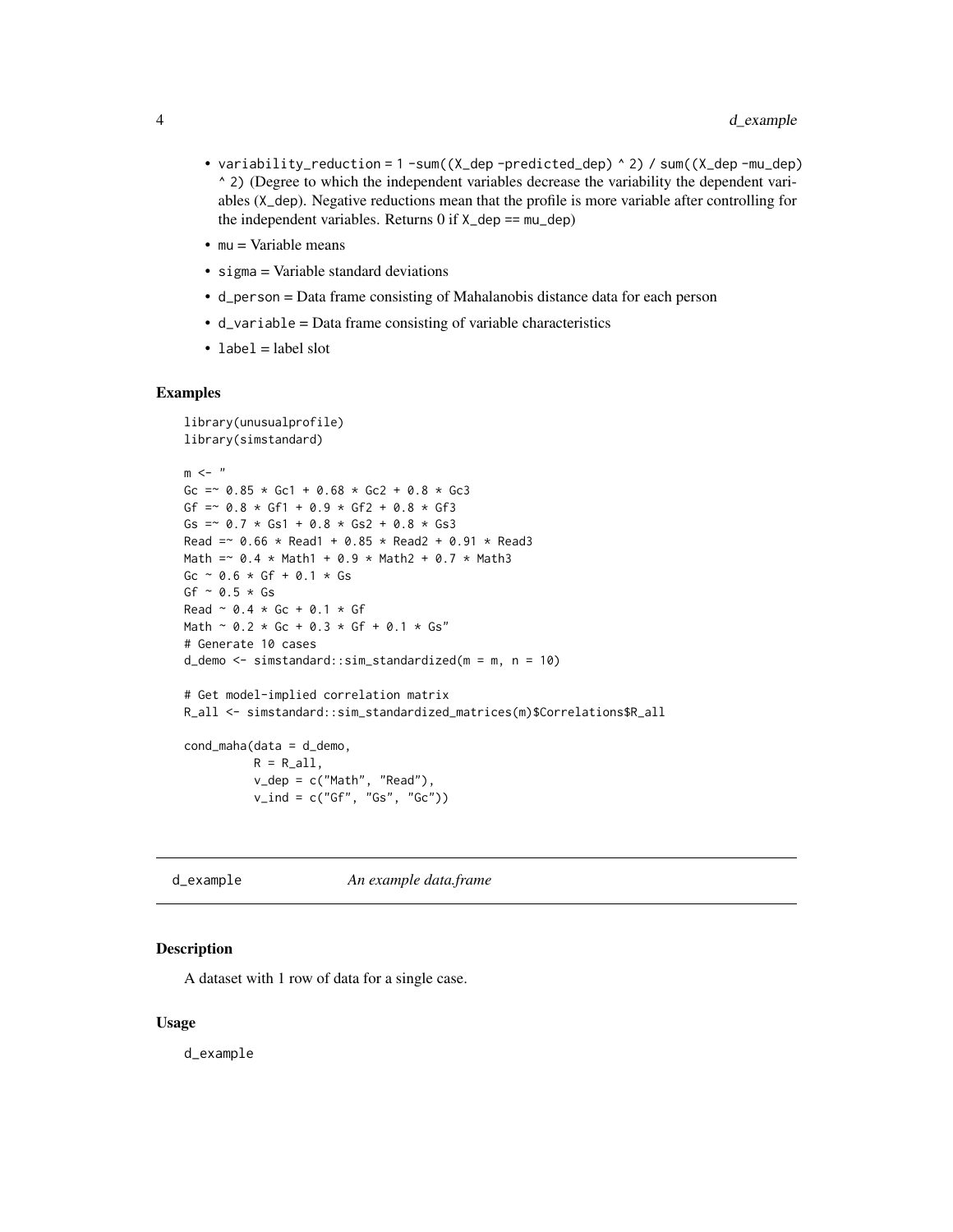#### <span id="page-4-0"></span>plot.cond\_maha 5

#### Format

A data frame with 1 row and 8 variables:

- X\_1 A predictor variable
- X\_2 A predictor variable
- X\_3 A predictor variable
- Y\_1 An outcome variable
- Y\_2 An outcome variable
- Y\_3 An outcome variable
- X A latent predictor variable
- Y A latent outcome variable

plot.cond\_maha *Plot the variables from the results of the cond\_maha function.*

#### Description

Plot the variables from the results of the cond\_maha function.

#### Usage

```
## S3 method for class 'cond_maha'
plot(
 x,
  ...,
 p\_tail = 0,
  family = "serif",
  score_digits = ifelse(min(x$sigma) >= 10, 0, 2)
)
```
#### Arguments

| $\mathsf{x}$ | The results of the cond_maha function. |
|--------------|----------------------------------------|
| .            | Arguments passed to print function     |
| p_tail       | The proportion of the tail to shade    |
| family       | Font family.                           |
| score_digits | Number of digits to round scores.      |

#### Value

A ggplot2-object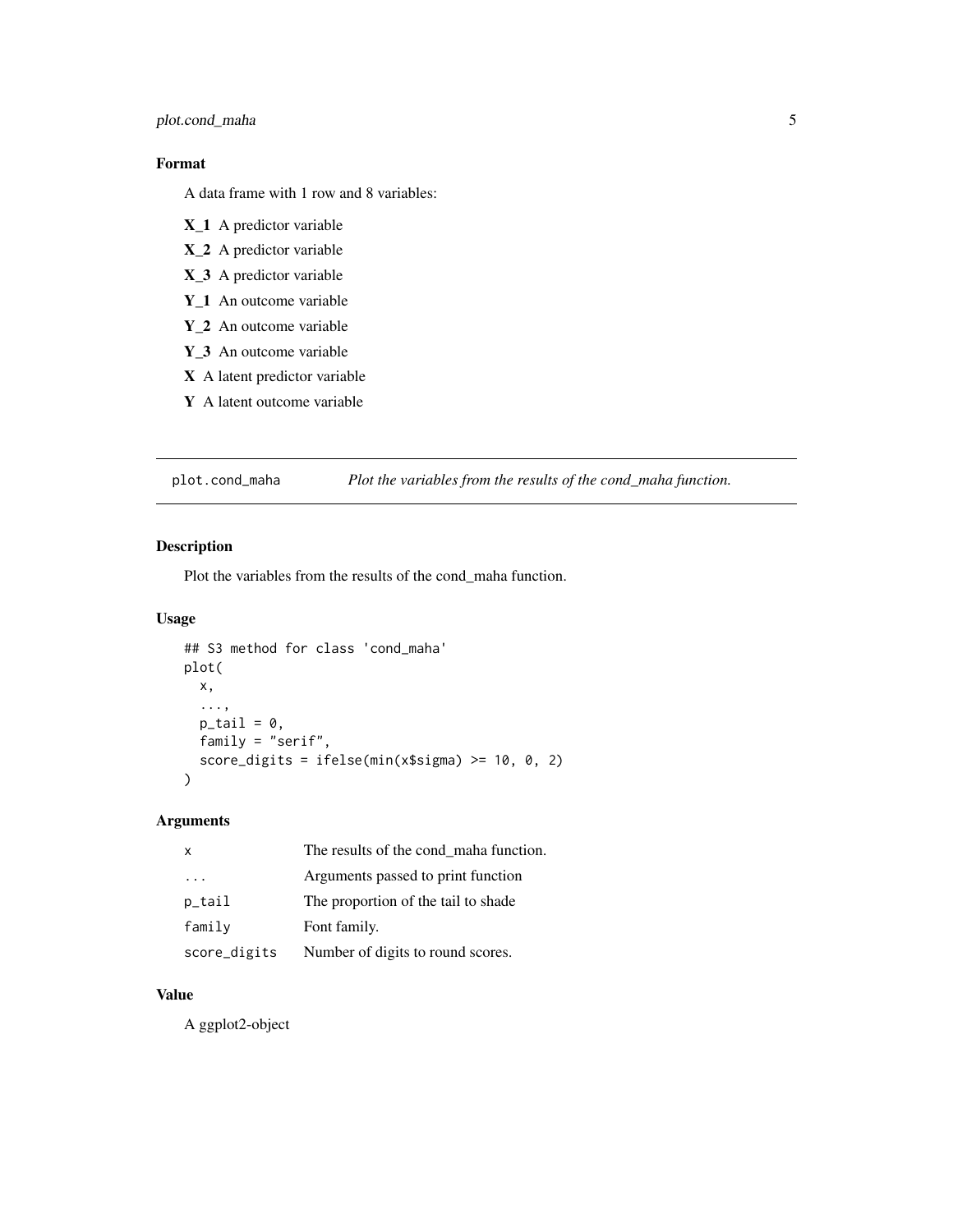<span id="page-5-0"></span>

#### Description

Plot objects of the maha class (i.e, the results of the cond\_maha function using dependent variables only).

#### Usage

```
## S3 method for class 'maha'
plot(
 x,
  ...,
 p\_tail = 0,
 family = "serif",
  score_digits = ifelse(min(x$sigma) >= 10, 0, 2)
)
```
#### Arguments

| $\mathsf{x}$ | The results of the cond_maha function.     |
|--------------|--------------------------------------------|
| $\cdots$     | Arguments passed to print function         |
| p_tail       | Proportion in violin tail (defaults to 0). |
| family       | Font family.                               |
| score_digits | Number of digits to round scores.          |

#### Value

A ggplot2-object

proportion2percentile *Rounds proportions to significant digits both near 0 and 1, then converts to percentiles*

#### Description

Rounds proportions to significant digits both near 0 and 1, then converts to percentiles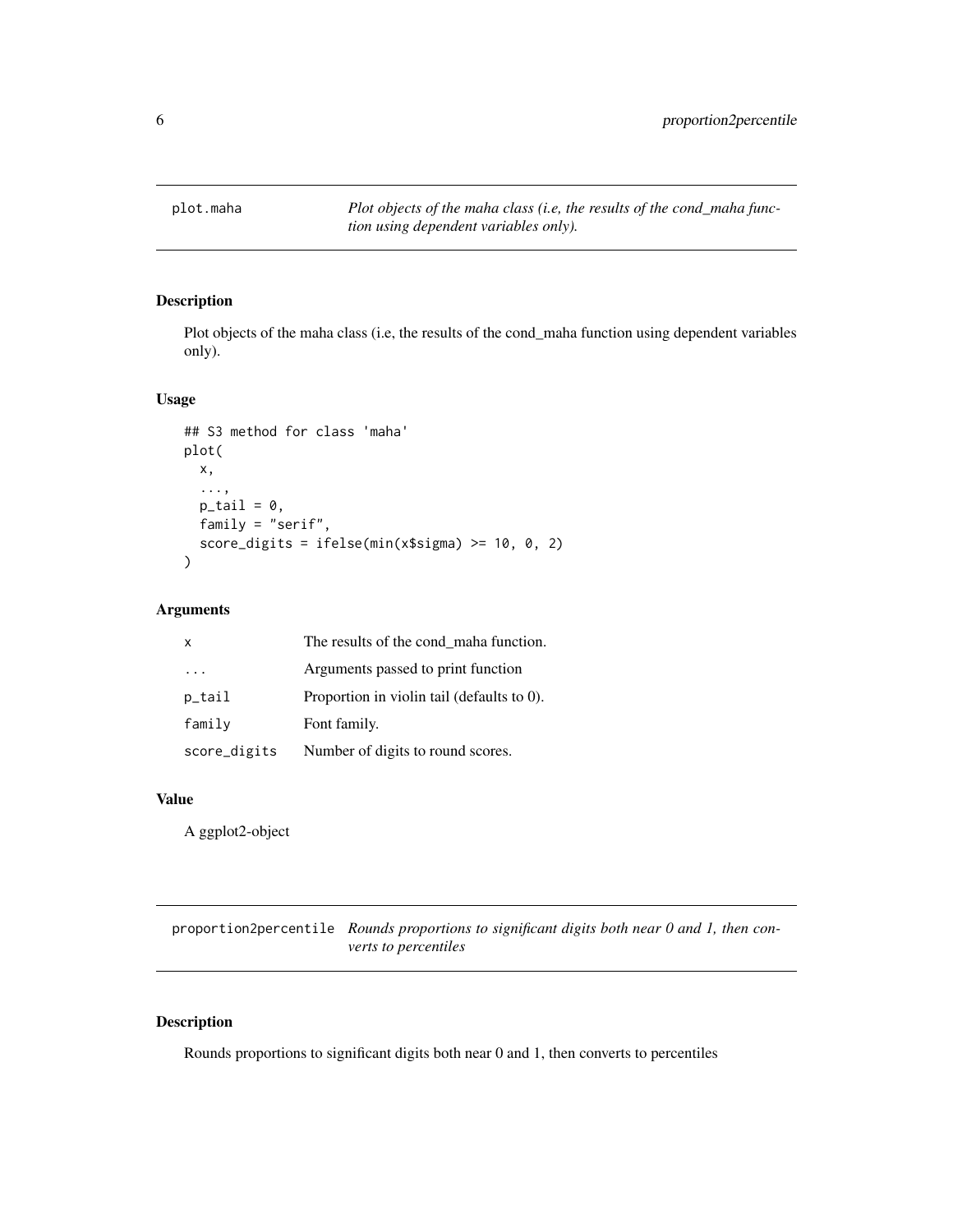#### <span id="page-6-0"></span>proportion\_round 7

#### Usage

```
proportion2percentile(
  p,
  digits = 2,
  remove_leading_zero = TRUE,
  add_percent_character = FALSE
)
```
#### Arguments

```
p probability
digits rounding digits. Defaults to 2
remove_leading_zero
               Remove leading zero for small percentiles, Defaults to TRUE
add_percent_character
               Append percent character. Defaults to FALSE
```
#### Value

character vector

#### Examples

proportion2percentile(0.01111)

proportion\_round *Rounds proportions to significant digits both near 0 and 1*

#### Description

Rounds proportions to significant digits both near 0 and 1

#### Usage

```
proportion_round(p, digits = 2)
```
#### Arguments

| p      | probability     |
|--------|-----------------|
| digits | rounding digits |

#### Value

numeric vector

#### Examples

proportion\_round(0.01111)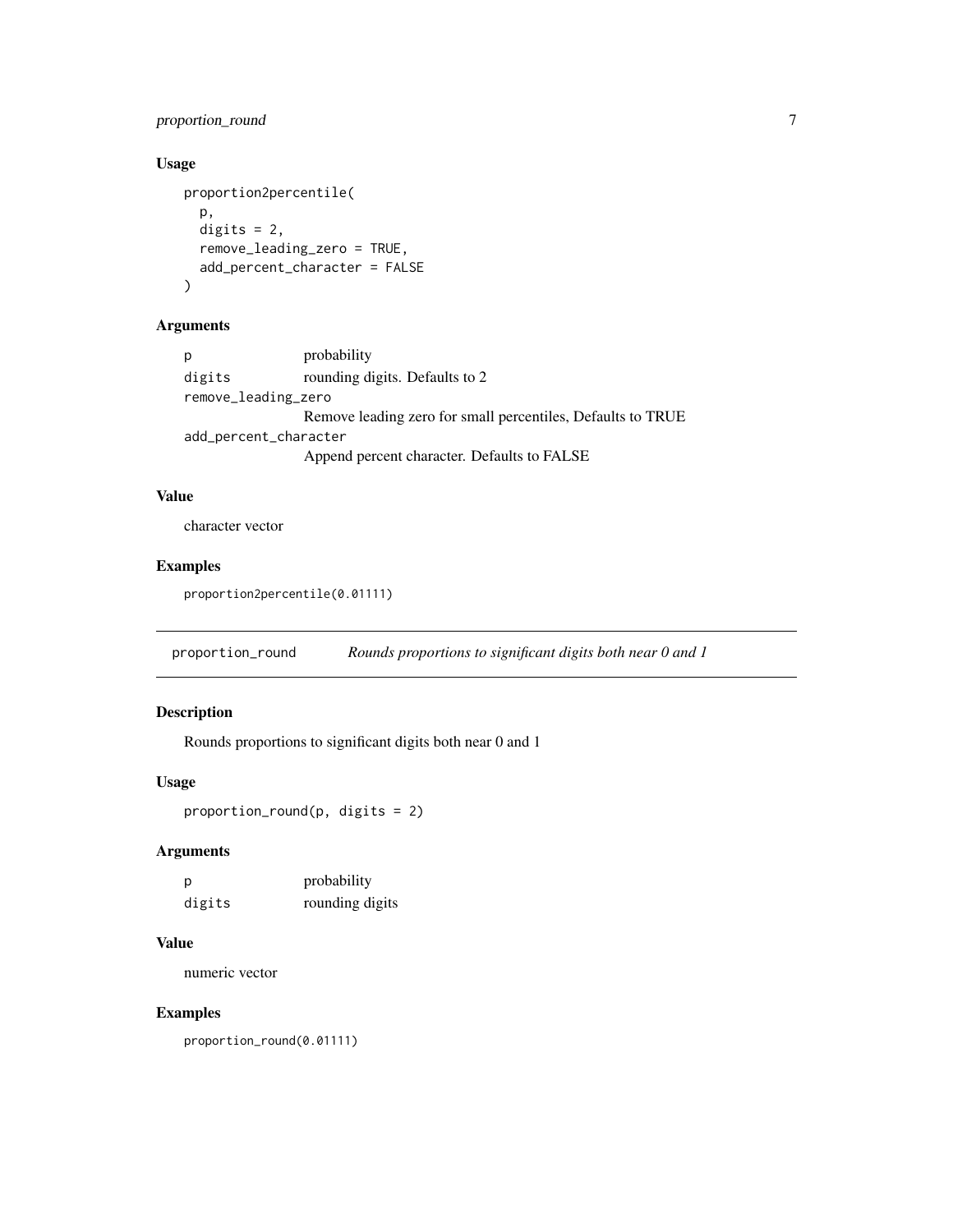<span id="page-7-0"></span>

#### Description

A correlation matrix used for demonstration purposes It is the model-implied correlation matrix for this structural model:  $X = \infty$ ,  $0.7 \times X$ \_1 + 0.5  $\times X$ \_2 + 0.8  $\times X$ \_3 Y =  $\infty$  0.8  $\times Y$ \_1 + 0.7  $\times Y$ \_2 + 0.9  $\times$  $Y_3 Y \sim 0.6 * X$ 

#### Usage

R\_example

#### Format

A matrix with 8 rows and 8 columns:

- X\_1 A predictor variable
- X\_2 A predictor variable
- X\_3 A predictor variable
- Y\_1 An outcome variable
- Y\_2 An outcome variable
- Y\_3 An outcome variable
- X A latent predictor variable
- Y A latent outcome variable

unusualprofile *unusualprofile: Calculates Conditional Mahalanobis Distances*

#### Description

The unusualprofile package calculates the unusualness of score profiles conditioned on a set of predictor variables

#### Author(s)

W. Joel Schneider

Feng Ji